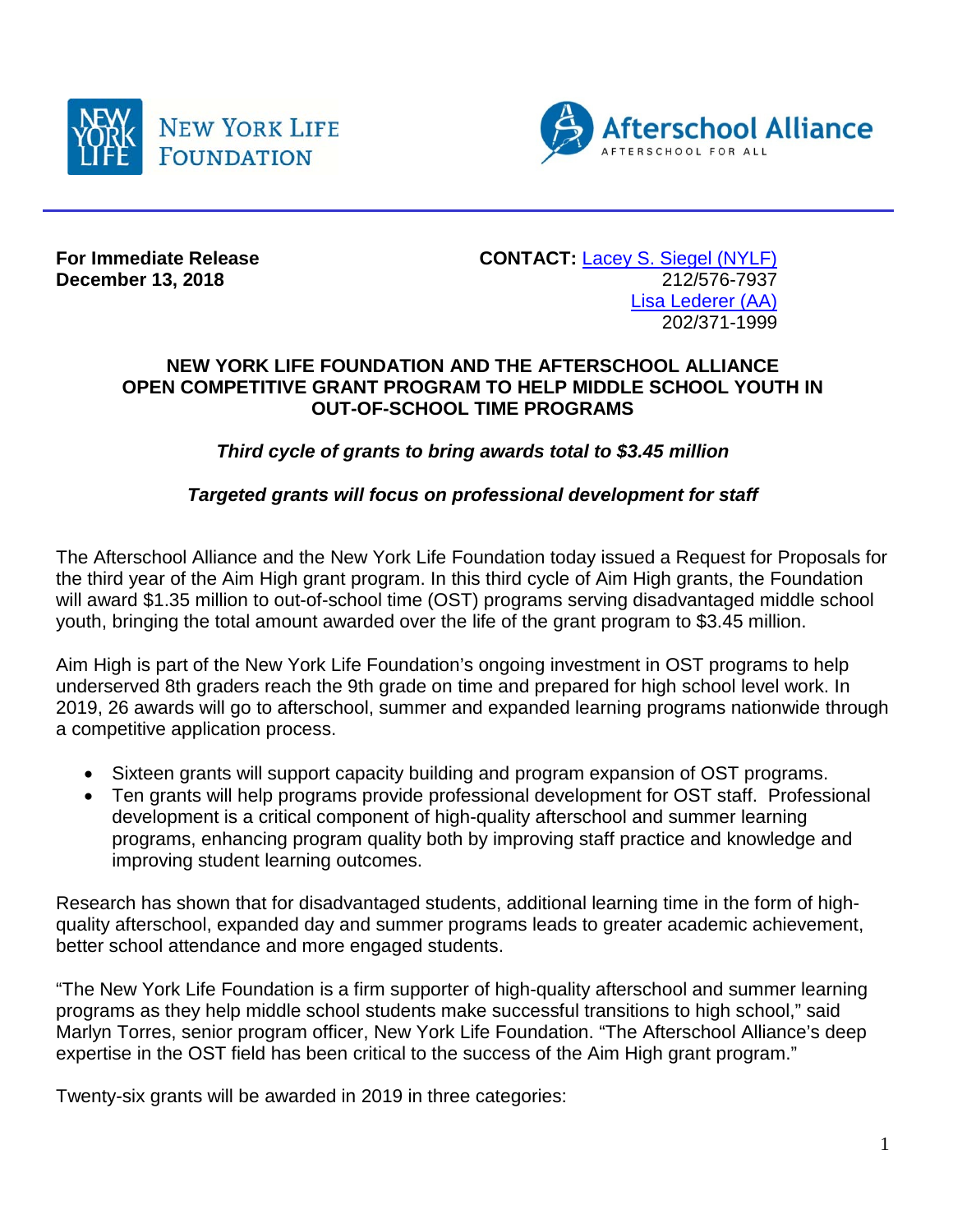- Eight grants of \$50,000 per year over the span of two years (for a total award per program of \$100,000) will go to OST programs with annual program budgets of \$250,000 or more and annual organizational budgets of \$500,000 or more.
- Eight grants of \$25,000 per year over the span of two years (for a total award per program of \$50,000) will go to OST programs with annual organizational budgets of \$250,000 or more.
- Ten awards of \$15,000 over one year will go to OST programs with annual organizational budgets of \$150,000 or more, with a focus on providing professional development opportunities for OST staff.

In addition, 16 grantees from last year will receive the second payment of their two-year grants in 2019.

Grant recipients may use funds for technical assistance, enhancing direct service activities, and/or program expansion. The recipients of two-year grants will be chosen on the strength of their support for youth in the transition to the ninth grade, specifically around such indicators of success as ontime promotion; school attendance rates; improved behavior, grades and test scores; and/or the development of social and emotional skills. The Afterschool Alliance will convene a selection committee comprised of experts in the OST field to assess applicants and make grant recommendations.

Grant winners will be notified in May 2019.

"The New York Life Foundation's commitment to supporting children and families in out-of-school time programs is making an enormous difference in communities across the nation," said Afterschool Alliance Executive Director Jodi Grant. "The Foundation's grantmaking to out-of-school time programs has reached hundreds of thousands of children in the United States already, and this third year of the grant program will extend that reach even further. The grants help afterschool and summer learning programs keep children safe, inspire them to learn, and help working families, with a focus on a particularly critical period in children's development. We're very proud to continue our association with the New York Life Foundation, and grateful to the Foundation for its ongoing dedication to this important mission."

A sample of the 2018 Aim High winners included:

- Boston, Massachusetts: A two-year \$100,000 award to The Breakthrough Greater Boston afterschool program is enabling expansion of its program to Somerville, serving an additional 150 students each year. Once fully enrolled, the organization will offer six years of comprehensive college access programming to as many as 900 students annually across Cambridge, Boston, and Somerville.
- Chicago, Illinois: A two-year \$50,000 grant to Chicago's Instituto del Progreso Latino is enabling the expansion of its Keep Educating Youth program by hiring additional staff to provide mentoring and specific transitional and high school preparation activities, and to develop new customized life skills curricula.
- Clarksdale, Mississippi: A \$15,000 grant award to Clarksdale's Spring Initiative is supporting additional academic and therapeutic interventions to strengthen students' ability to learn,